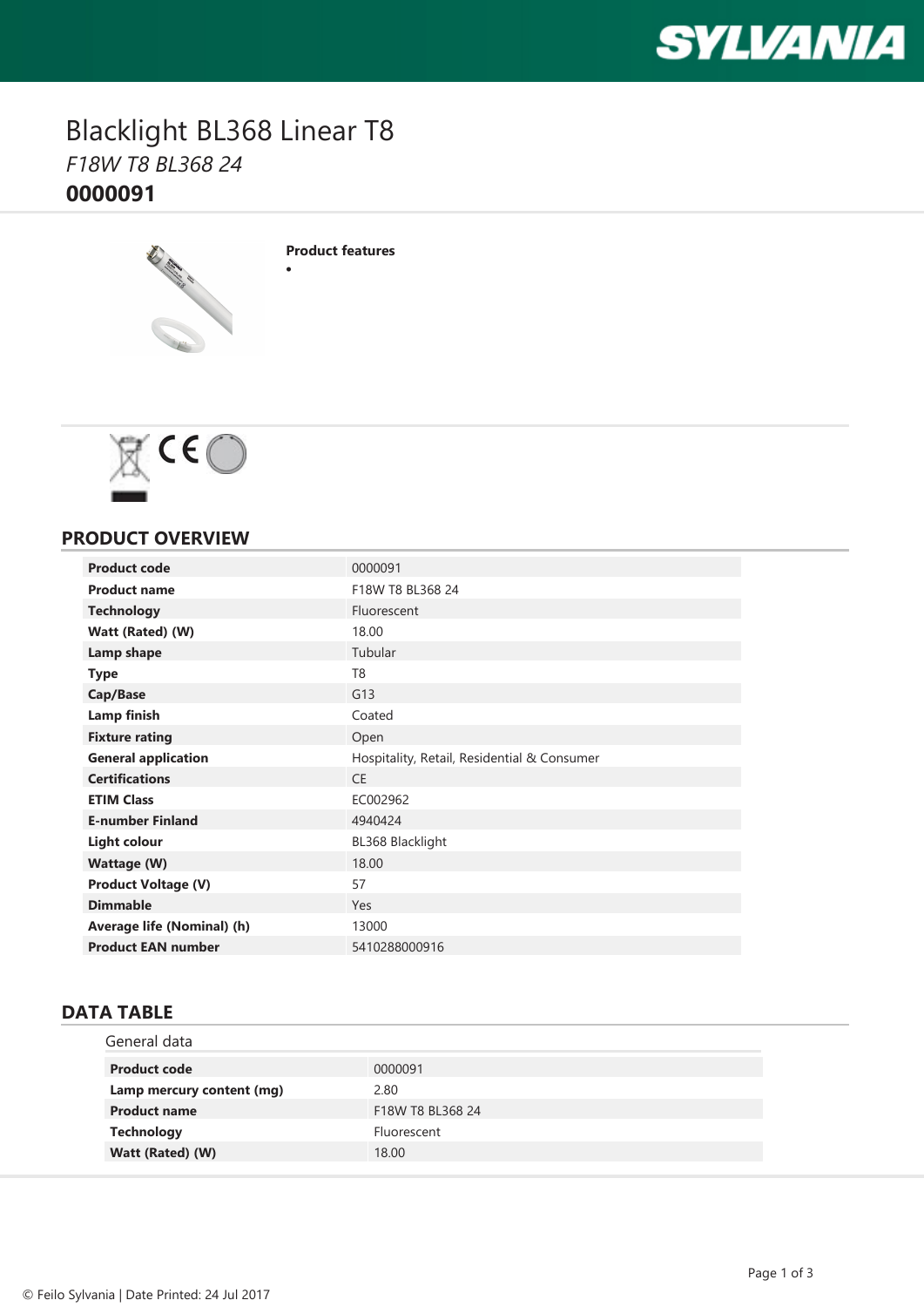

# Blacklight BL368 Linear T8 *F18W T8 BL368 24* **0000091**

| Lamp shape                                            | Tubular                                     |
|-------------------------------------------------------|---------------------------------------------|
| <b>Type</b>                                           | T <sub>8</sub>                              |
| Cap/Base                                              | G13                                         |
| <b>Lamp finish</b>                                    | Coated                                      |
| <b>Fixture rating</b>                                 | Open                                        |
| <b>General application</b>                            | Hospitality, Retail, Residential & Consumer |
| <b>Certifications</b>                                 | <b>CE</b>                                   |
| <b>ETIM Class</b>                                     | EC002962                                    |
| <b>E-number Finland</b>                               | 4940424                                     |
|                                                       |                                             |
| Optical data                                          |                                             |
| Ambient temperature for maximum<br>luminous flux (°C) | 25                                          |
| <b>Light colour</b>                                   | BL368 Blacklight                            |
| <b>Adjustable chromaticity</b>                        | N                                           |
|                                                       |                                             |
| Electrical data                                       |                                             |
| <b>Wattage (W)</b>                                    | 18.00                                       |
| Watt (Rated) - High frequency (W)                     | 16.00                                       |
| <b>Current (A)</b>                                    | 0.370                                       |
| <b>Product Voltage (V)</b>                            | 57                                          |
| Ta rating (°C)                                        | $-15$ to $+40$                              |
| <b>Control gear required</b>                          | Yes                                         |
| <b>Dimmable</b>                                       | Yes                                         |
| Drive current (mA)                                    | 370                                         |
|                                                       |                                             |
| Lifetime data                                         |                                             |
| Average life (Nominal) (h)                            | 13000                                       |
|                                                       |                                             |
| Physical data                                         |                                             |
| <b>Nominal Product Length (mm)</b>                    | 600.0                                       |
| <b>Nominal Product Diameter (mm)</b>                  | 26                                          |
| Max. Length base to base (mm) - A                     | 589.8                                       |
| Length base to pin Min-Max (mm) - B                   | 594.5-596.9                                 |
| Max. Lamp Length (mm) - C/L                           | 604.0                                       |
| Max. Lamp Diameter (mm) - D                           | 28.0                                        |
| Weight (kg)                                           | 0.083                                       |
|                                                       |                                             |
| Packaging                                             |                                             |
| <b>Single packaging type</b>                          | Carton                                      |
| <b>Product EAN number</b>                             | 5410288000916                               |
| Packaging single length (cm)                          | 2.8                                         |
| Packaging single width (cm)                           | 2.9                                         |